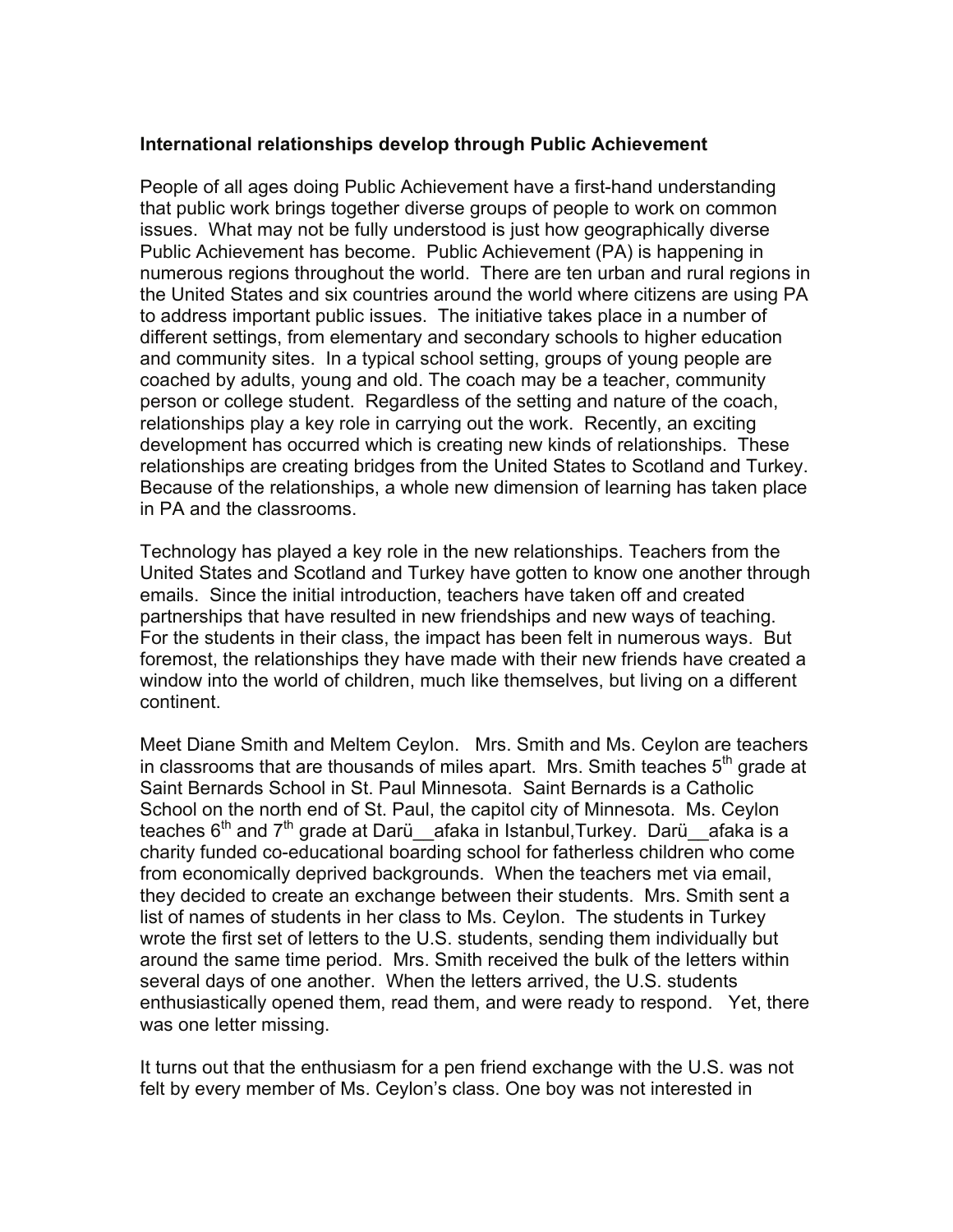exchanging letters. Since he was Muslim and "they" were Christian, he did not think anyone would write him back. After several days, he went ahead and wrote the letter. This letter arrived much later than the others. The student in Mrs. Smith's class wrote to the boy right away. In her letter, she wrote about being Catholic, going to a Catholic school, and playing sports. He responded not with disdain, but with delight and surprise. He was so enthusiastic about the letter that he sent his pen friend a care package with gifts. In addition, he got one of his sisters to write a letter to children in the U.S. It appears that some misconceptions and prejudices may have been broken through this one to one contact. Mrs. Smith said, "It was an instant barrier break. Just because of the connections. All the generalizations were dismissed with a simple letter."

Ms. Ceylon sees the excitement in her students when they receive the letters from pen friends in U.S. She said, "They are asking me everyday whether the letters arrive or not. When the letters arrive, you should see their face: curiosity, enthusiasm and impatience. They read the letters more than four times during the school time when the letters were delivered. You can see that some of them have a dictionary for unknown words or asking the meaning to the others." Academically, Ms. Ceylon has used the letter exchange to help her students practice English and learn about U.S. geography and political systems. It has also provided her with a tool to break prejudices. Students get to know someone who has been brought up very differently from themselves and learn about different perspectives.

Mrs. Smith has also used the pen friend exchange as a unique learning experience in her class. Not only do students learn about Turkey – the culture, religion, geography and language, but also, on a more personal note, the children in her class have learned that they are a lot more similar to the children in Turkey than they are different. When asked about the benefits of the international connection, she said, "The connection. The simple connection, to dispel the myths, that we are really more alike than different, the other kids that love rock stars, kids that have single parents, kids that have very similar backgrounds. So really we are so much more alike than we are different. That was a big learning experience. It is simple but it is touching one life at a time."

Across the river from St. Paul, in the city of Minneapolis, there is another school that has an overseas pen friend exchange that was established through Public Achievement relationships. Santi Bromley, a teacher at Cooper Elementary in Minneapolis, and Zena Richards, a teacher at Yarrow Primary School in Yarrow, Scotland, got to know one another via email and have established a true partnership between themselves and among the students in their class. Though the logistics can be challenging, with different school and holiday schedules, absentees, and demands on teacher's time, Bromley and Richards try to have their students exchange emails every several weeks. Walking into Ms. Bromley's class, it is very apparent there is a strong connection to the people of Scotland. There are pictures of Scotland, posters with information about Scotland, and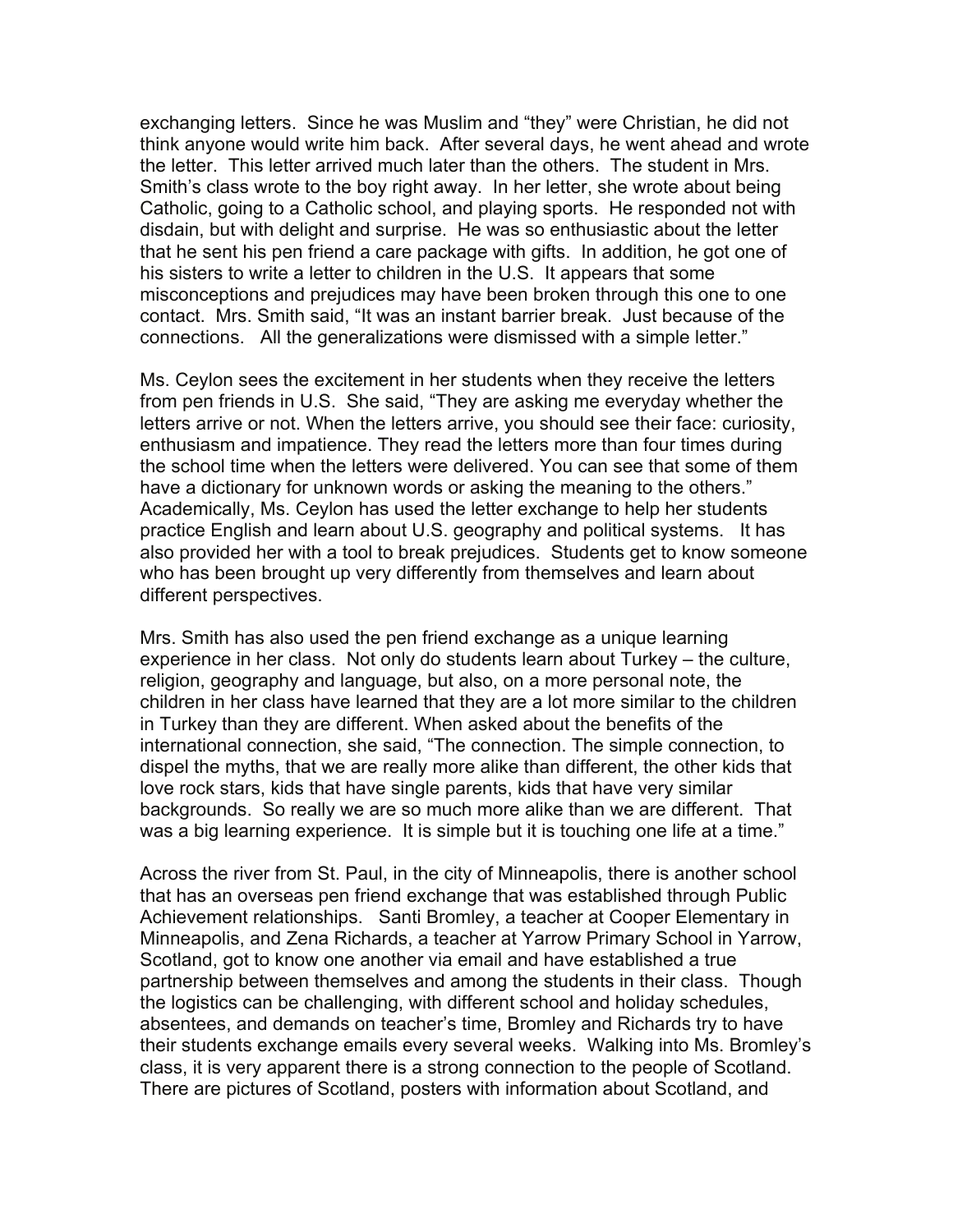photos of the children in Scotland. Ms. Richards has done the same thing in her classroom, with a large display of pictures of the students from Ms. Bromley's class and artwork featuring the skyline of Minneapolis.

Students in Ms. Bromley and Ms. Richards class feel a strong connection to their pen friends. They are eager to write and receive emails. The learning that takes place in the classroom has real relevance. For example, the students in Ms. Bromley's class have created presentation boards about the land, culture, and geography of Scotland. Ms. Bromley said, "They are motivated to do it because it is not some random country that they feel they do not have any connection to. It has real purpose because they have friends, they consider them friends, that are there in this country. They are talking about things like farms and hills, and all this stuff, and they want to learn and understand. They have learned appreciation and value of another country. We are not the only country that exists in the world, realizing that we are all really connected to each other. That really, we all have more similarities than differences."

There are larger and more far-reaching implications of the exchange between the students in Scotland and the U.S. Of this, Ms. Richards said, "It helps to extend and develop children's understanding of global citizenship. We want the students to recognise how similar they are to other children in the world and, through PA, how children globally are trying to make the world a better place. Students are helped to see that they are part of a global community, not just their local community."

Bromley and Richards are sharing ideas and experiences about Public Achievement with each other. They want the students to share what they are doing and learning in PA as well. Richards said, "When you are working with a project as challenging as Public Achievement, it helps to be in touch with another group of young people doing similar work because they act as motivation."

Here are some examples of what the students in Ms. Richard's and Ms. Bromley's classes have said about what they have learned through the pen friend exchange:

#### **In Scotland, at Yarrow Primary School:**

## **What have you learned about America that you didn't know before?** That America has hills.

That there are many different cultures at Cooper Community School and in America. That they play softball but I don't know what that is! I learned the difference between American football and rugby. That Americans don't play rugby.

### **What have you learned about yourself?**

It's a wee bit easier to make friends with the pals in America than I thought it would be. The stuff they tell us in e-mails is really interesting. We should be grateful for all the space we have to run around in in Scotland.

**In the U.S., Cooper Elementary School:**

**What have you learned about Scotland that you didn't know before?**